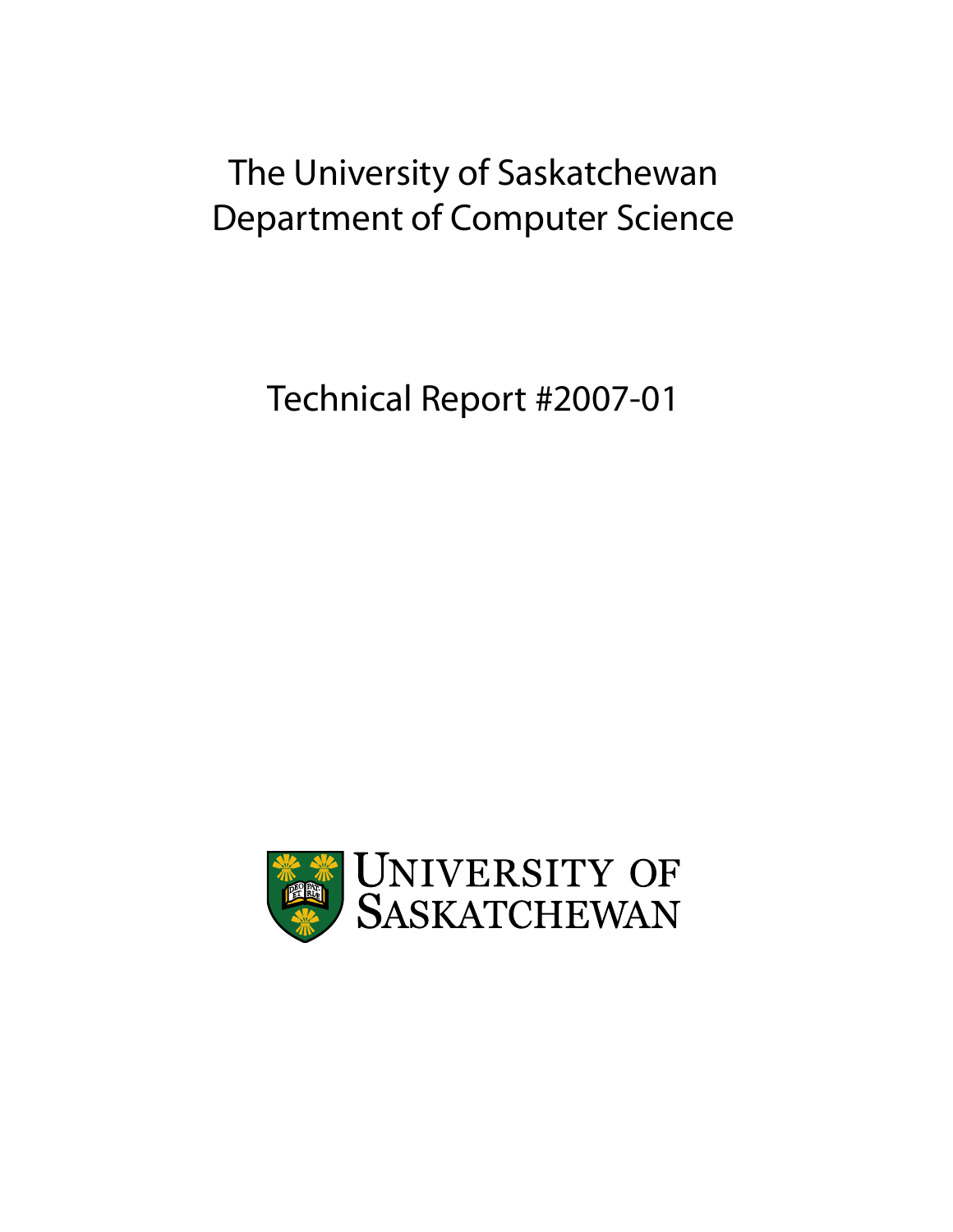## Generating New Types of Documentation

Ian Hopkins

October 23, 2007

#### Abstract

Software documentation is an important artifact of any software development project, yet it may be costly to produce and keep up to date. Many tools have been proposed to assist in generating and locating documentation automatically so as to reduce the burden of having up to date documentation available. In this paper I present a model for classifying different types of documentation, classify existing tools using this model, and then explore prototype tools that produce documentation types not well covered by existing tools. After presenting their implementations, I evaluate the prototype tools in respect to the original model and show that they succeed in providing new information without adding major overhead to the development process.

## 1 Introduction

Documentation can be valuable in software projects during all phases of software development and as a deliverable. When re-designing a system, building an extension, or fixing a bug, developers need to know how the software works so the effect of changes can be minimized. Maintaining documentation takes time and is not always done well; Briand found that in practice the documentation available for software projects is poor, incomplete, and out of date [\[1\]](#page-15-0). Yet Briand's study also found that this same documentation was useful to developers in most cases.

Developing documentation can be a large part of the software development process. Because of the importance of accurate, quality documentation in many projects, Preistley and Utt developed an extension to the Rational Unified Process (RUP) that augments the famous software development process with processes for developing documentation [\[11\]](#page-16-0).

The accuracy of a software project's documentation can be critical to its success. Ensuring the correctness of an application programming interface (API) for a closed source library is essential to allow third parties to use and/or extend that library. Automatically generated documentation has become a popular way to create accurate API documentation. In Forward and Lethbridge's study of documentation tools, automated documentation systems like Javadoc, Doxygen,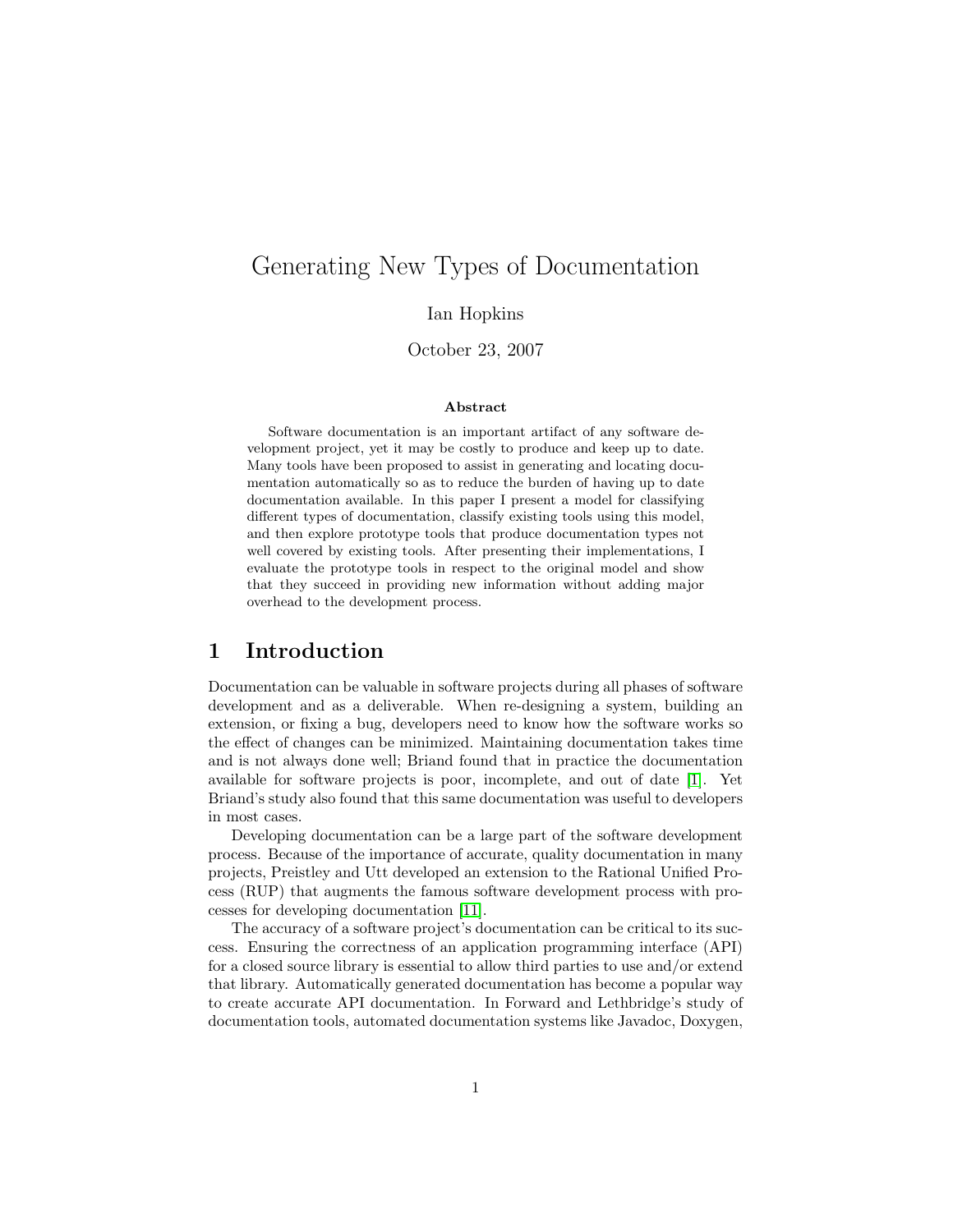and Doc++ rank second only to Word processors for popularity amongst software developers in industry [\[4\]](#page-15-1). The popularity of traditional word processors indicates that although some good tools for generating documentation exist, not all documentation needs are satisfied by these automated tools.

To better explore what types of documentation can be generated automatically, this paper presents a model for classifying documentation in section [2,](#page-2-0) explains related work on automated documentation tools in section [3,](#page-3-0) and classifies those systems in section [4.](#page-4-0) Section [5](#page-5-0) introduces prototype tools for generating documentation, followed by an explanation of their implementation in section [6](#page-8-0) and finally justifies these tools by showing they satisfy new portions of the documentation model in section [7.](#page-12-0)

## <span id="page-2-0"></span>2 Model of Documentation

Software project documentation can refer to many parts of a given project including: requirements documentation, source-code comments, a user's manual, unit tests, or even a project post-mortem report. To focus my exploration of generated documentation, I propose a model for classifying software documentation. This model is aimed at classifying different artifacts of documentation and specifically does not partition artifacts by their presentation (textual or graphic, static or dynamic), underlying information source (source code, profiles, runtime information), or quality, but rather by the types of questions the artifacts might help answer. The dimensions on which the model classifies documentation artifacts are explained below:

#### 2.1 Audience

Audience captures the intended user of the artifact. This ranges from the application end-user (How do I install this application?), to a third party developer (How do I include this library in my project?), to an internal developer (How do I build this application?). The artifact's content needs to be appropriately adjusted depending on its audience.

#### 2.2 Abstraction

Abstraction is the degree to which the document abstracts the underlying details. Abstraction ranges from providing an project overview (How is the project designed/structured?) to explaining in depth details (How is this sort implemented?).

#### 2.3 Temporality

Temporality describes the intended lifetime of the artifact. This ranges from long-term concerns (What are the requirements and how have they evolved?) to short-term queries (What was the last change to this source file?).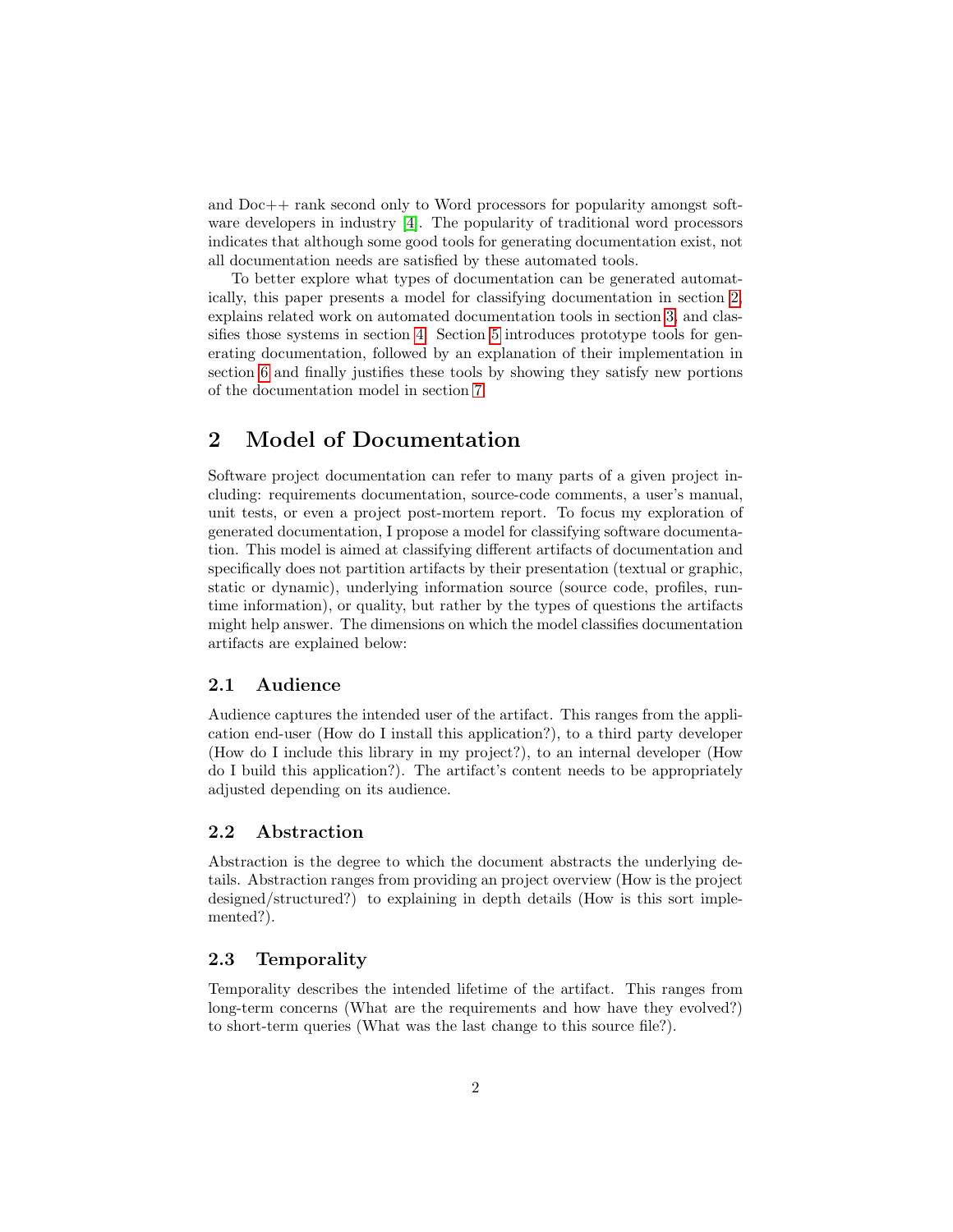#### 2.4 Phase

Phase indicates project phases in which the artifact is useful. This may vary across different development processes (extreme programming vs. waterfall), but might range from design (What were the motivations for this decision?), to development (What is the coding convention of this package?), and to testing (What test cases must this class/method satisfy?), to maintenance (How does the latest version affect performance?), to post-mortem (Was the original design achieved?).

#### 2.5 Focus

Focus describes what aspect o the project is primarily described by an artifact. Parnas introduced this classification of documentation in 1998 and proposed three categories: constructive which describes the implementation (How does the is this requirement implemented?), behavioral which describe's the runtime behavior (How does the application perform at runtime?), and before/after which describes state changes over time (What call sequence will put this object into a desired state?) [\[9\]](#page-16-1).

## <span id="page-3-0"></span>3 Related Work

Javadoc is a tool that automatically generates API documentation from special mark up comments, method signatures, and class and method names in Java source code [\[6\]](#page-15-2). Javadoc was invented by Sun to help generate the documentation for the Java platform API. In Kramer's discussion of Javadoc, he makes two important points: first, that keeping documentation in-line with source code helps keep that documentation up to date and concise; and second, that developing documentation to satisfy every audience is impractical.

Doxygen is a tool for automating the documentation of C and  $C++$  projects based on DOC++ and similar to Javadoc (Doxygen even supports the Javadoc comment format) [\[14\]](#page-16-2). Beyond generating API descriptions like Javadoc, Doxygen is able to generate dependency graphs, inheritance diagrams, and class diagrams in UML that are included in the generated output.

Collard et al. present srcML, an XML format for representing program source code for which the authors have developed an ANTLR-based generated translator that can mark up C++ source with srcML tags [\[2\]](#page-15-3). Once marked up in srcML, standard XML tools like XPath and XSLT can be used to execute ad hoc queries on the program source code. Collard et al. show that srcML is superior at Linking/Querying, and Software Visualization as compared with both plain text source code or an abstract syntax tree (AST) representation. Furthermore, srcML can be generated from a partial parse while ASTs generally require a complete parse.

Rose is a part of Rational's Enterprise Suite for software engineering [\[10\]](#page-16-3). Although primarily a forward engineering tool, Rose can be used to reverse engineer some documentation from C++ source code as well as DLL, JAR, and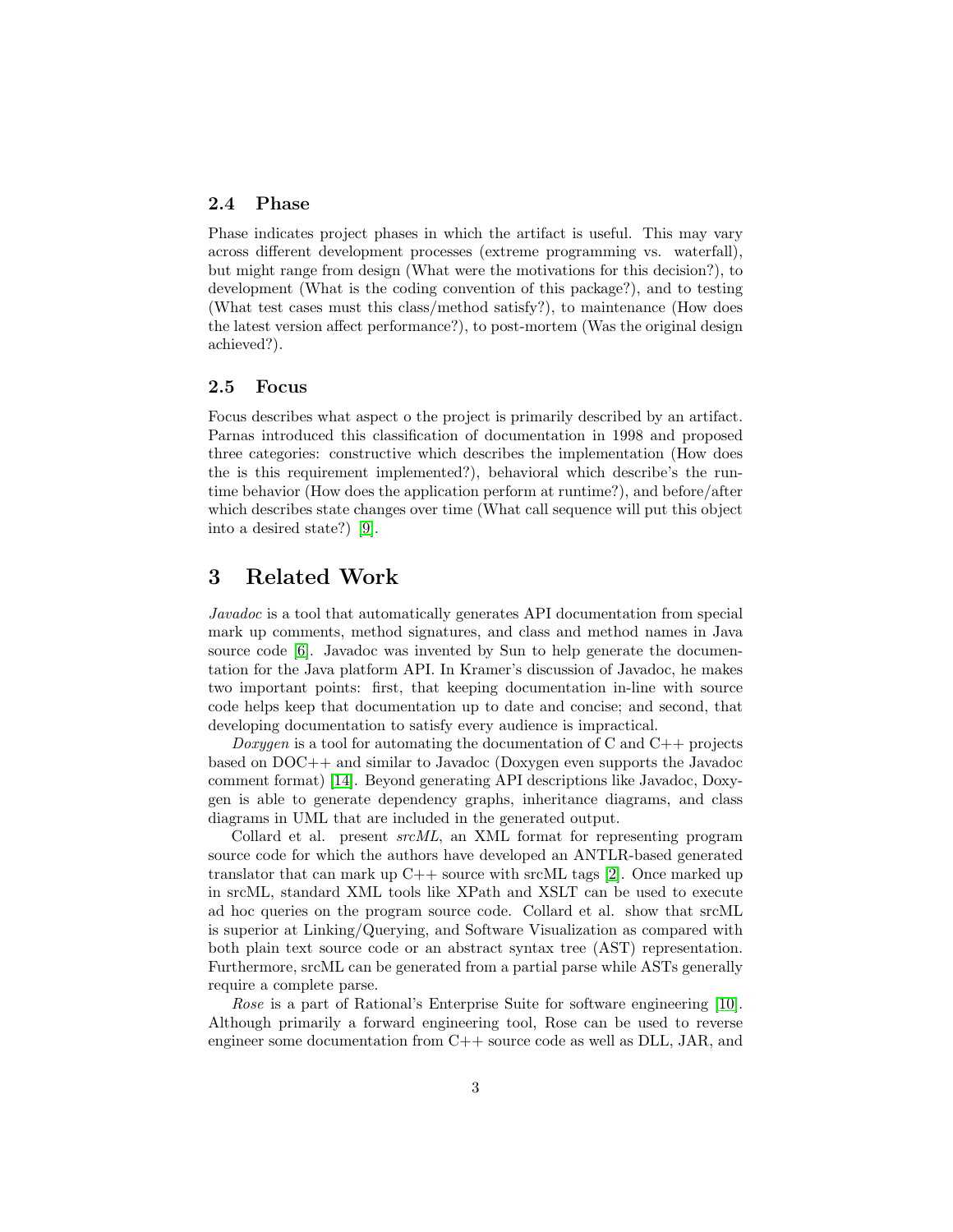COM exported binaries. In particular, Rose can be used to generate UML class and inheritance diagrams.

Cubranić and Murphy developed  $Hipikat$ , an application that mines software project knowledge from the project's CVS repository, developer mailing lists, bug tracking database, and website [\[3\]](#page-15-4). Hipikat uses the collection of documentation mined from these sources to suggest relevant documentation to programmers as they are working on a task. Relevance is determined by inferred links and information retrieval techniques like cosine similarity of keyword frequency vectors (for example between a query and indexed each document). Hipikat mines documentation, but generates relationships between documents. Furthermore, the authors mention that it could be extended to generate some missing documentation.

Calliope is an IDE plug in developed by Madsen and Nürnberg to record and look up documentation in a better way than mailing lists (the primary source of documentation in open source projects) allow [\[8\]](#page-16-4). Madsen and Nürnberg specifically model multi-valence which allows Calliope to support multiple perspectives or opinions on a given artifact. Although their results were not statistically significant (likely due to the small sample size), the authors did find modeling multi-valence reduced the time spent per documentation change by the documentation writer as compared to not modeling multi-valence. Documentation is not generated with Calliope, but navigation, development, and integration of multi-valent documentation is automated.

Xie and Pei developed MAPO in response to the insufficient documentation for Apache's Byte Code Engineering Library (BCEL) [\[15\]](#page-16-5). MAPO mines source code from open-source repositories to find common usage sequences of API methods, and then presents these to the user. The project aims to augment Javadoc-like documentation (what methods and their parameters do), with API usage that shows the context (of other method calls) within which those methods are usually found.

## <span id="page-4-0"></span>4 Classification of Related Work

#### 4.1 Audience

Javadoc, Doxygen, and MAPO produce API documentation that targets 3rd party developers who will be consumers of those APIs. srcML, Hipikat, and Calliope generate documentation targeted at internal developers, and Rose's UML diagrams could be used to compliment either type of documentation. No tools attempt to automatically generate end-user documentation, likely due to the knowledge of both the user and domain required to create user documentation.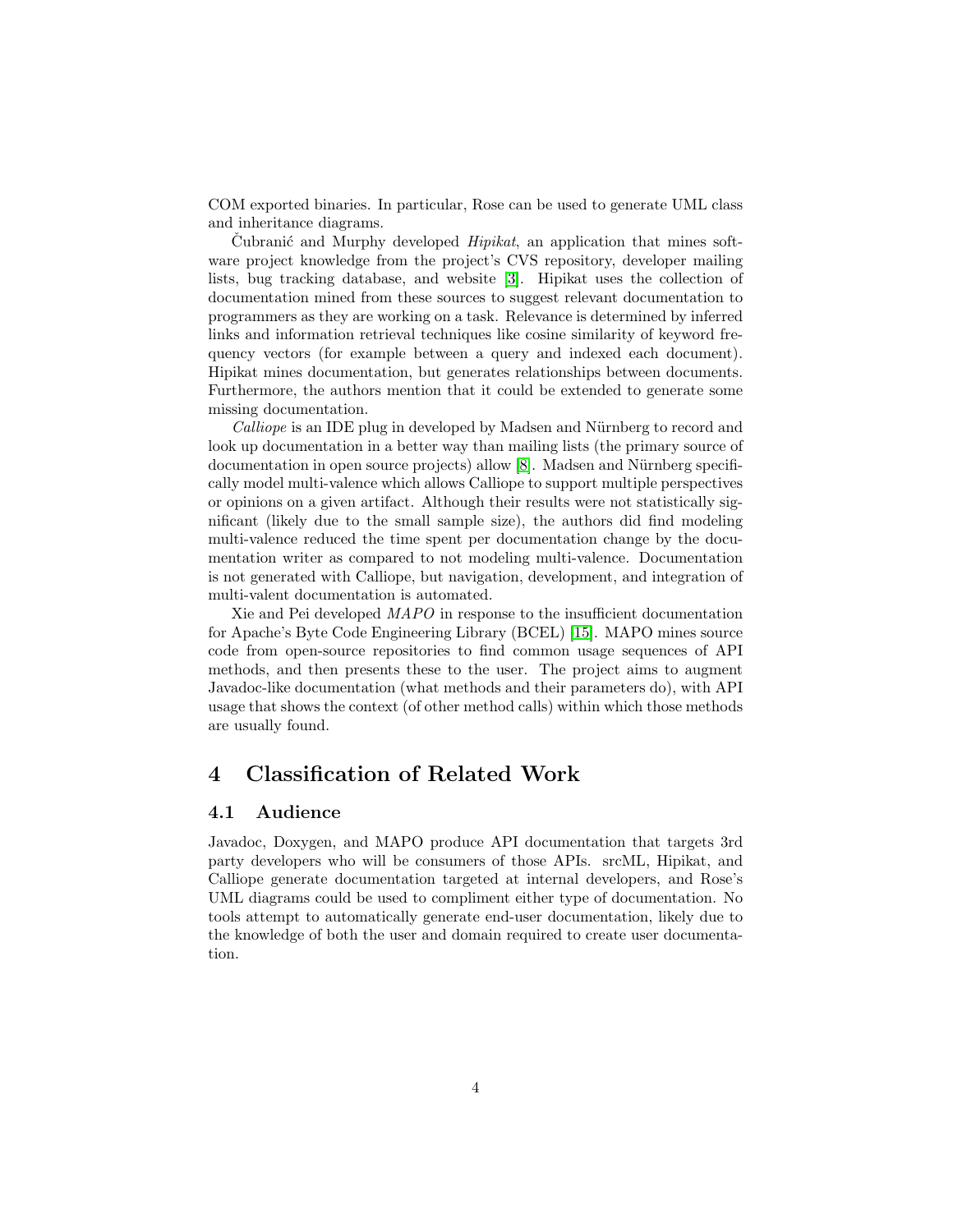## 4.2 Abstraction

Javadoc and Doxygen allow users to drill down from an overview using hypertext links, but this drill down changes the level in the code structure, not the level of abstraction. The other tools respond to user queries (srcML via XPath) and give specific answers to those queries. In general, automated tools do not provide good overview abstractions.

#### 4.3 Temporality

Hipikat, MAPO, and srcML are designed to answer user queries and generate documentation on the fly for short term use. Javadoc, Doxygen, Rose, and Calliope produce artifacts like API references that are long-term and can even be deliverables that live beyond the development project.

## 4.4 Phase

Hipikat, Calliope, and Rose are intended to be used by developers in change tasks likely during the maintenance phase. srcML can be used in both development and maintenance, while the other tools are used by 3rd party developers after delivery. Rose may also be used for forward engineering during design/development, but Pierce and Tilley did not discuss this in depth. It is likely that these forward engineering tools are focused on generating code not documentation.

#### 4.5 Focus

Most of the tools use source code to generate documentation and as such focus on constructive documentation. MAPO uses source code to gather usage patterns to produce before/after documentation. Hipikat and Calliope are generally constructive, but can retrieve other information if it is written manually and added to the system's repository.

## <span id="page-5-0"></span>5 Prototype Tools

To explore parts of the documentation model that are not well addressed by existing tools, I have begun work on a set of prototype tools. The prototype tools generate documentation from mostly existing information sources thereby providing developers with new types of documentation and limited additional overhead. The prototypes are designed to be interactive so as to produce customized (to the current need), disposable documentation with ability to select different levels of abstraction. The prototypes are also designed as small interacting components so that they can be combined and replaced to answer ad hoc questions about a given application.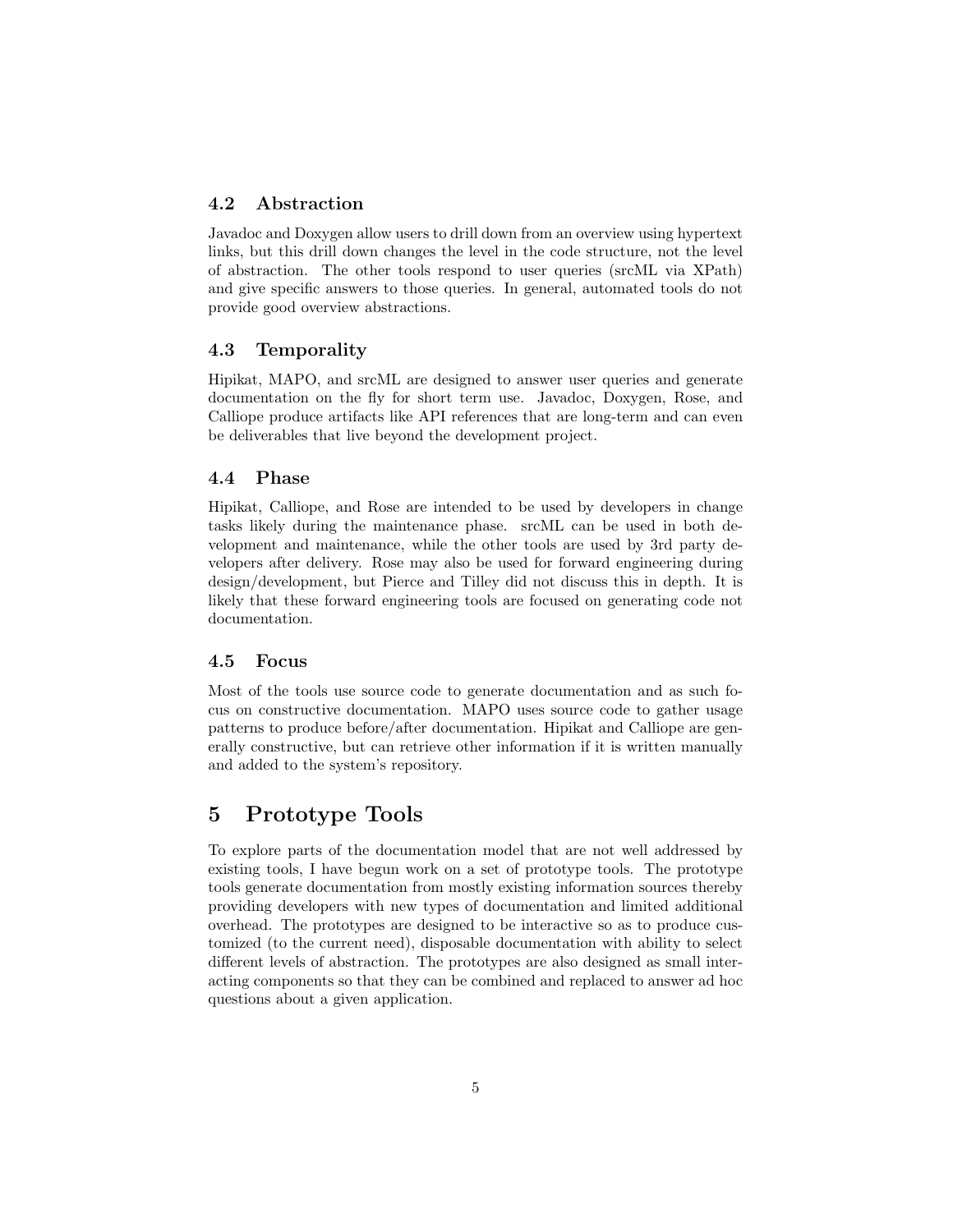#### 5.1 Generated

Generating documentation with the prototype tools involves two major processes. First, facts must be extracted from the source code and test results and stored in a facts database. Second, when users wish to access a certain type of documentation they use one of the prototype tools to query the facts database. This process is described further in section  $6$ ). By generating documentation when it is needed, developers can easily obtain documentation for projects when they need it and do not need to worry about cataloging, persisting, or sharing a repository of documentation. Furthermore, developers can generate documentation for code that is part of a private branch and has not yet been approved for the central repository.

By utilizing a process that is similar to compiling source code, developers can use common applications for both documentation and source code. In deploying the Javadoc system at sun, Kramer found using similar processes and tools like version control and bug reports was essential to getting programmer buy-in [\[6\]](#page-15-2).

Although Forward and Lethbridge found that documentation is generally not kept up to date, testing and quality assurance documents are [\[4\]](#page-15-1), thus test cases and their results (as well as source code and application binaries) are good, up to date sources of information. Generating documentation automatically from these sources may therefore lead to more up to date documentation than manually writing documentation.

#### 5.2 Information Sources

To minimize the overhead for developers of using the prototype tools, all facts used by the tools are gathered from the following sources:

#### 5.2.1 Source Code

The source code for the application and the comments embedded in that source code are a valuable source of constructive information. Furthermore, tutorial example, unit test, load test, and profile test source code can also provide information about how to use and interface with portions of the application. Since unit, load, and profile tests are generally written for essential, core functionality, these tests likely use and test important features of the application.

#### 5.2.2 Test Execution Results

Unit, profile, and load test results give us a view of the application's behavior in terms of test timing, operation counters, and memory usage. Being able to execute live profile queries on a running application may also provide a great source of information about the behavior in response to events (e.g. pressing a button or executing a command). Live profiling is not yet implemented.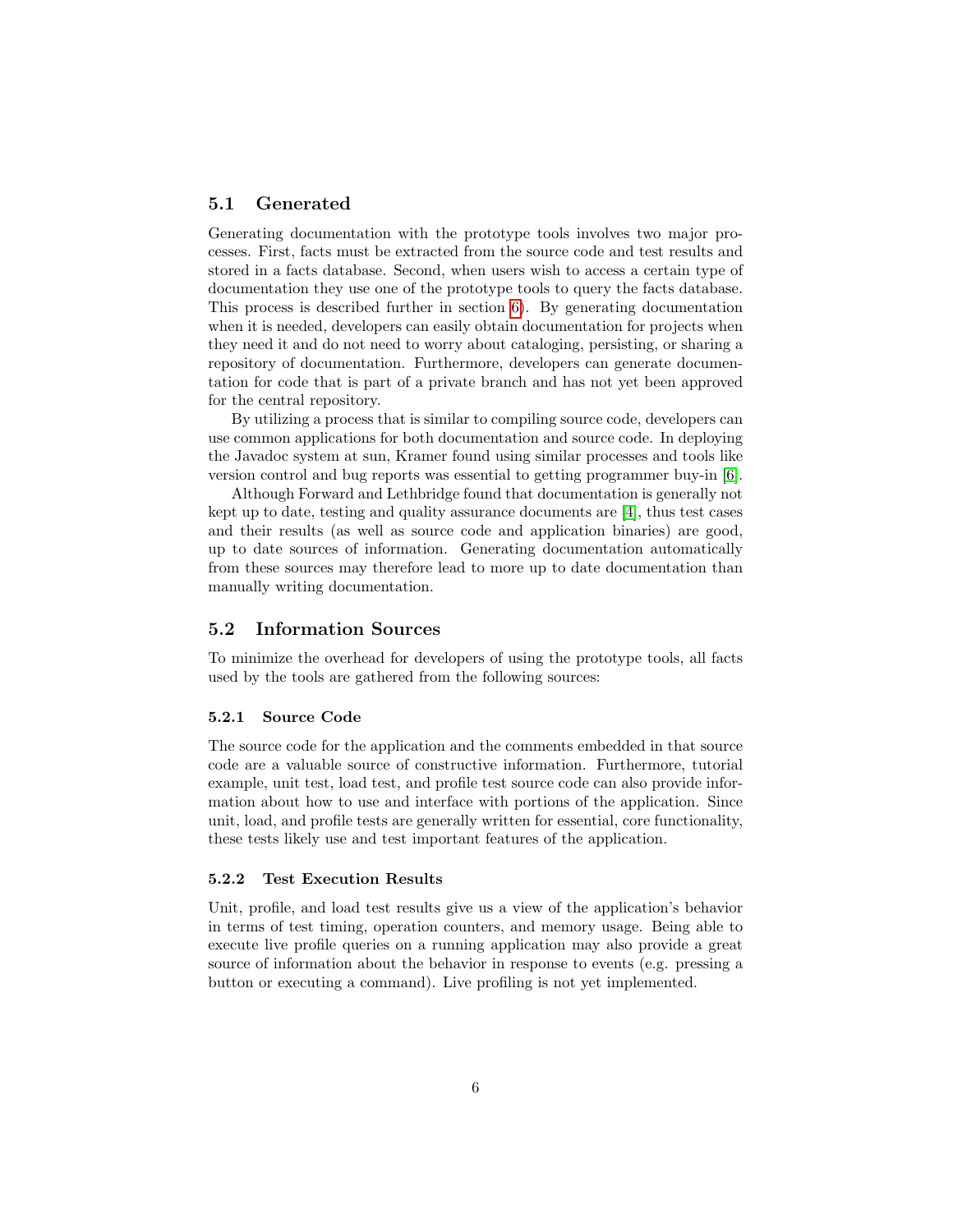#### 5.2.3 Version Information

Although the prototype tools do not directly interact with the version control system, when the facts database is updated, the current version of the source code is recorded with each fact. Indexing information by version allows us to easily document changes over time and facilitates inter-version comparisons.

#### 5.3 Interactive

Documentation is generated on the fly in response to a user query. Instead of consulting voluminous documents, developers can simply generate relevant documentation at the desired level of abstraction which answers their query. Furthermore, some of the prototype tools allow the user to drill down to details of the system from a high-level overview.

Sillito found that programmers ask four distinct types of questions when doing maintenance tasks [\[12\]](#page-16-6). Further, Kramer states that the documentation needed for a particular software project can depend on business goals [\[6\]](#page-15-2). Finding a single representation that is appropriate for all types of questions would be difficult. Instead, the prototype tools provide a number of different representations of the information in the facts database that the developer can choose from when working on a given task.

Kirk found that documentation can be difficult to navigate, split up, and index for large frameworks [\[5\]](#page-15-5). Allowing the user to determine what documentation to generate, using manual filtering, and allowing drill down from high-level abstractions down to source code details may help simplify navigating documentation.

#### 5.4 Small tools

Instead of using an integrated, heavy-weight framework for documentation, I have built a collection of small tools that developers can easily combine or replace to suit their needs. The tools are command line based and are connected by pipes. The tools are simple and could be added to a makefile for automating the generation of some standard documentation.

As a conclusion of Forward and Lethbridge's study of documentation tools, he recommends that future systems strive to be light-weight and disposable [\[4\]](#page-15-1). I have designed these tools to be light-weight and simple to replace so that developers can customize the documentation system to meet their needs. Kramer reports that users have customized the output formatting of Javadoc by replacing the default doclets produced by Sun [\[6\]](#page-15-2). Javadoc can also be customized with taglets which allow for custom mark up tags in source code comments.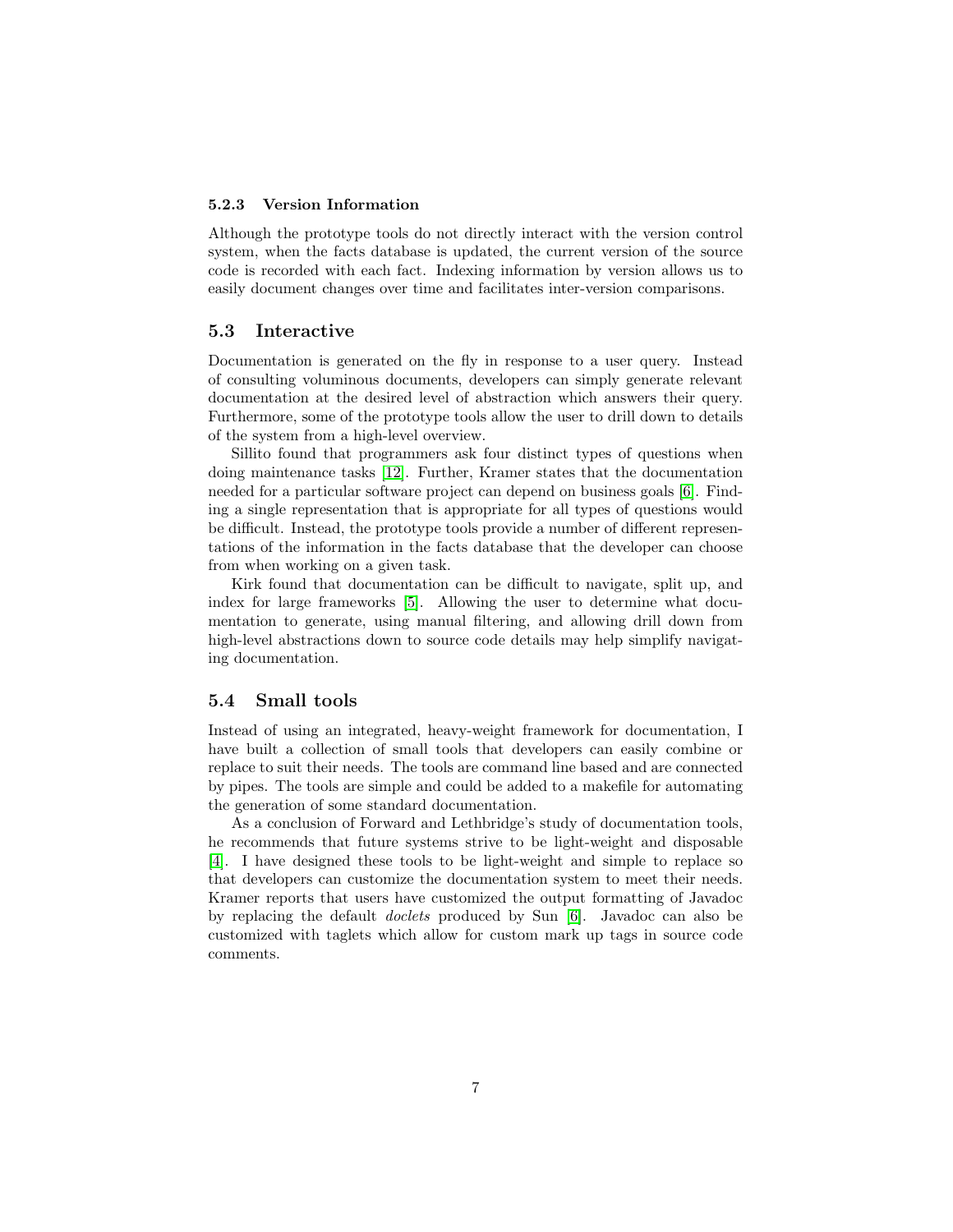## <span id="page-8-0"></span>6 Implementation

## 6.1 System Overview



Figure 1: System Diagram

- 1. Up to date, raw source code is passed to the source code parser and the output from unit, load and profile tests are passed to the test result parser.
- 2. Both the source code and test results parsers direct their output to the SQLite3 facts database. When information is stored in the database it is indexed by the source code version from which it was generated.
- 3. A user executes a command line query to one of the prototype tools.
- 4. The command line tool makes specific queries to the database which returns matching facts about the application being queried.
- 5. Tools generate XML output which is then sent to an output formatting tool.
- 6. The resulting formatted output file (JPG, PDF, or HTML file) is opened by the user with a viewer for that output format.

#### 6.2 Tools

#### 6.2.1 Source Parser

The source parser is implemented as a series of PERL and TXL scripts that mark up source code with XML tags and is an extension of the parser by Andrew Sutherland [\[13\]](#page-16-7). The parser recognizes and marks up package, class, method, parameter, constructor, thrown exception, and member variable declarations as well as method and constructor calls. Once the source code is marked up, the declarations, calls, line numbers, comments, and current version are recorded in the facts database by a PERL script. The source code parser can also be used to infer facts based on keywords in the source files. This process of updating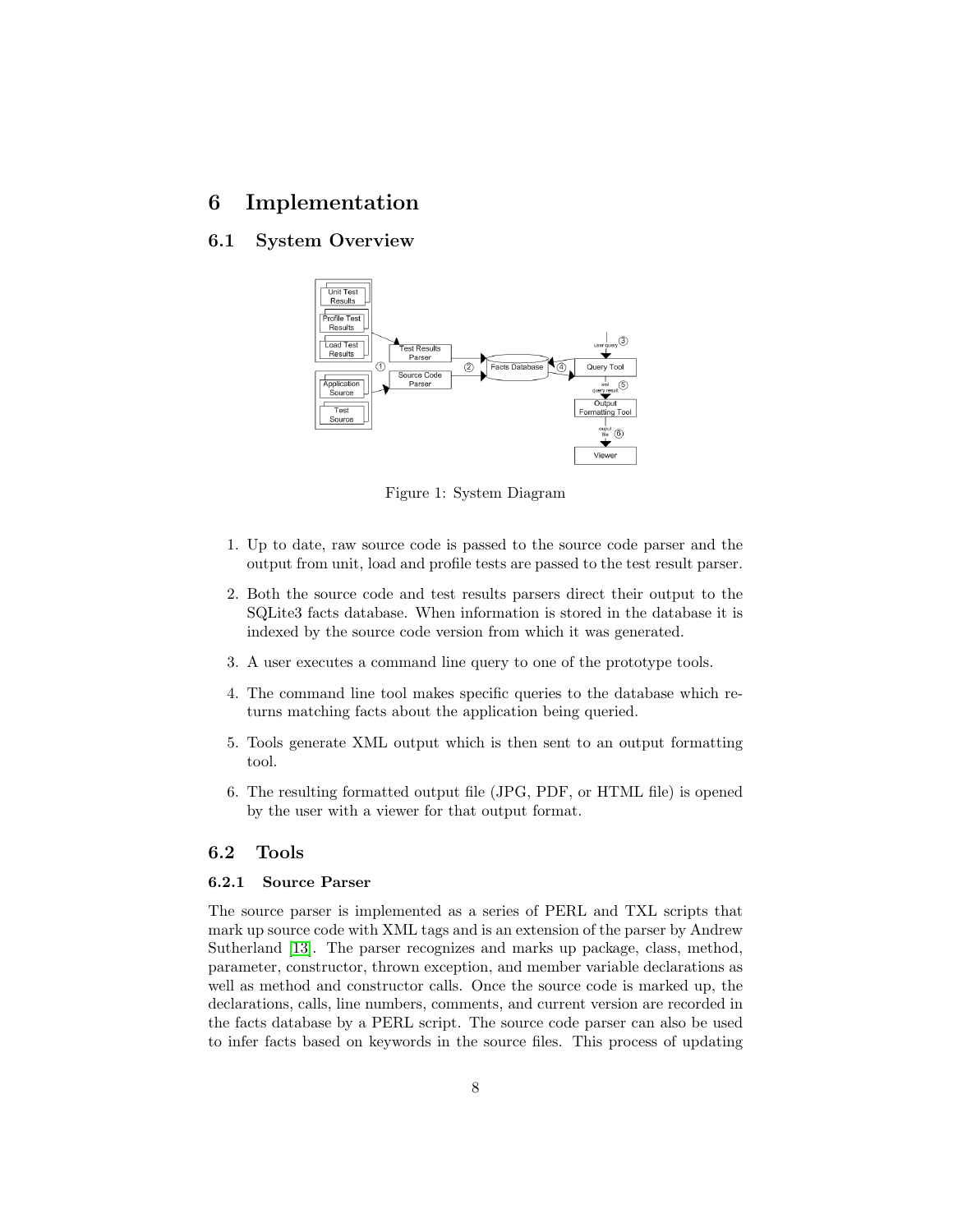the facts database could be automated as part of the build process for the application so that the fact database is always in sync with the application binaries.

The current version marks up some references but does not completely resolve them as this can get quite complicated (e.g. parsing types from Runtime.getRuntime().getTotalMemory()). Although the parser is currently only able to process Java source code, the TXL Java language grammar could likely be changed to handle other C-based object oriented language with some modifications. Furthermore, source code marked up in a similar XML format, srcML for example [\[2\]](#page-15-3), could be transformed with a short XSLT script.

#### 6.2.2 Test Results Parser

As part of the build process, the unit and profile tests will need to be executed and their output parsed for inclusion in the facts database. The profile and unit tests export XML which can easily be parsed by a PERL script. The results are linked to both the source code which implements the tests as well as the source code that is tested. These links are only preliminary in the prototype tools.

#### 6.2.3 Facts Database

The facts database is implemented as an SQLite3 file-based database that indexes facts by type (package, class, method, variable, etc.), version, and parent (the Test class is the parent of its setUp method). The facts database has a simple schema that allows application developers to easily extract the information they want. Furthermore, the database is extensible in that new columns can be added to the data tables without changing how the prototype tools use the existing data. For example, the database could be extended to attribute changes to CVS users.

Although exceptions and method/constructor calls can be recorded in the facts database, this is not implemented in the current version.

#### 6.2.4 Complexity Analysis

This prototype tool uses the facts database to extract information about the source lines, comment lines, external complexity, and profile for each method in a given project. This information is visualized in a Dynamic Hypertext Markup Language (DHTML) document. The resulting document can be viewed in any modern web browser and allows the user to filter classes by keyword, and drill down to individual methods. External complexity is defined as the number of unique types one must know about to use a given method which is the size of the set formed of the return type, the parameter types and any thrown exceptions.

The current implementation does not consider exceptions as they are not recorded in the facts database. Figure [2](#page-10-0) shows the prototype Complexity Analysis tool run on an open-source Point of Sale solution called synPOS [\[7\]](#page-16-8).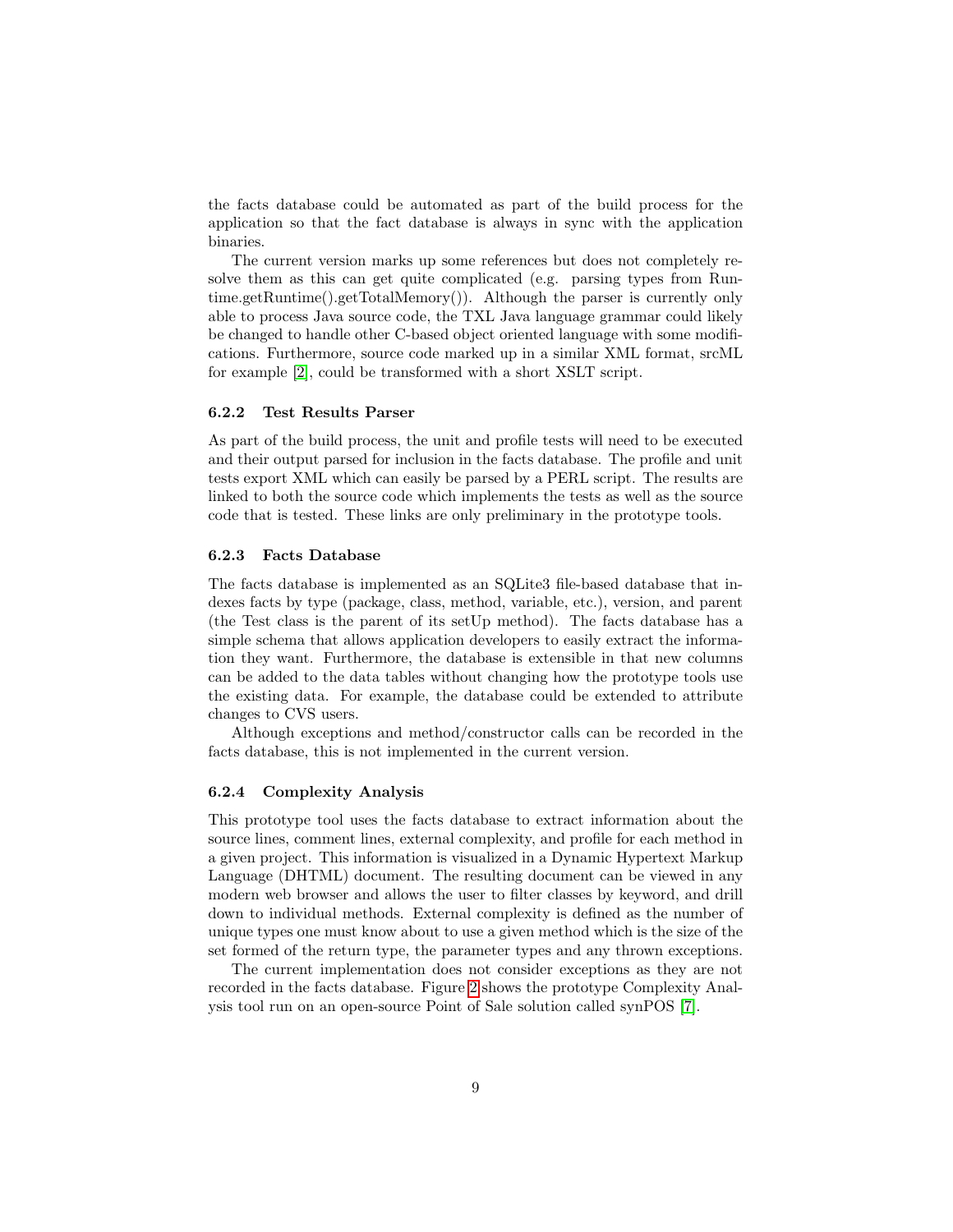

Figure 2: Complexity Analysis Tool's output. Comparing memory usage and timing of four sorting algorithms.

<span id="page-10-1"></span><span id="page-10-0"></span>

Figure 3: Callgraph Analysis Tool's output. Compares the call graphs of two sorting tests from the main() function to the swap() function.

#### 6.2.5 Callgraph Analysis

This prototype tool uses both static analysis and profile traces to determine call graphs in the application. This tool could compare two test cases by generating a call graph for each and using the edit distance algorithm to find how the two graphs differ (possible overlaying the two graphs in a visualization). Callgraphs can be difficult to generate due to the number of calls in a given application, but this could be reduced by allowing users to filter the graphs to include only calls the user is interested in (by keyword or depth).

The callgraph analysis tool is not yet implemented and is only an idea. An idea of how the output of this tool might be formated is presented in figure [3.](#page-10-1)

#### 6.2.6 Unit Test Analysis

The unit test analysis tool records the results of unit tests (pass or fail) and stores them in the facts database. The information recorded in the database can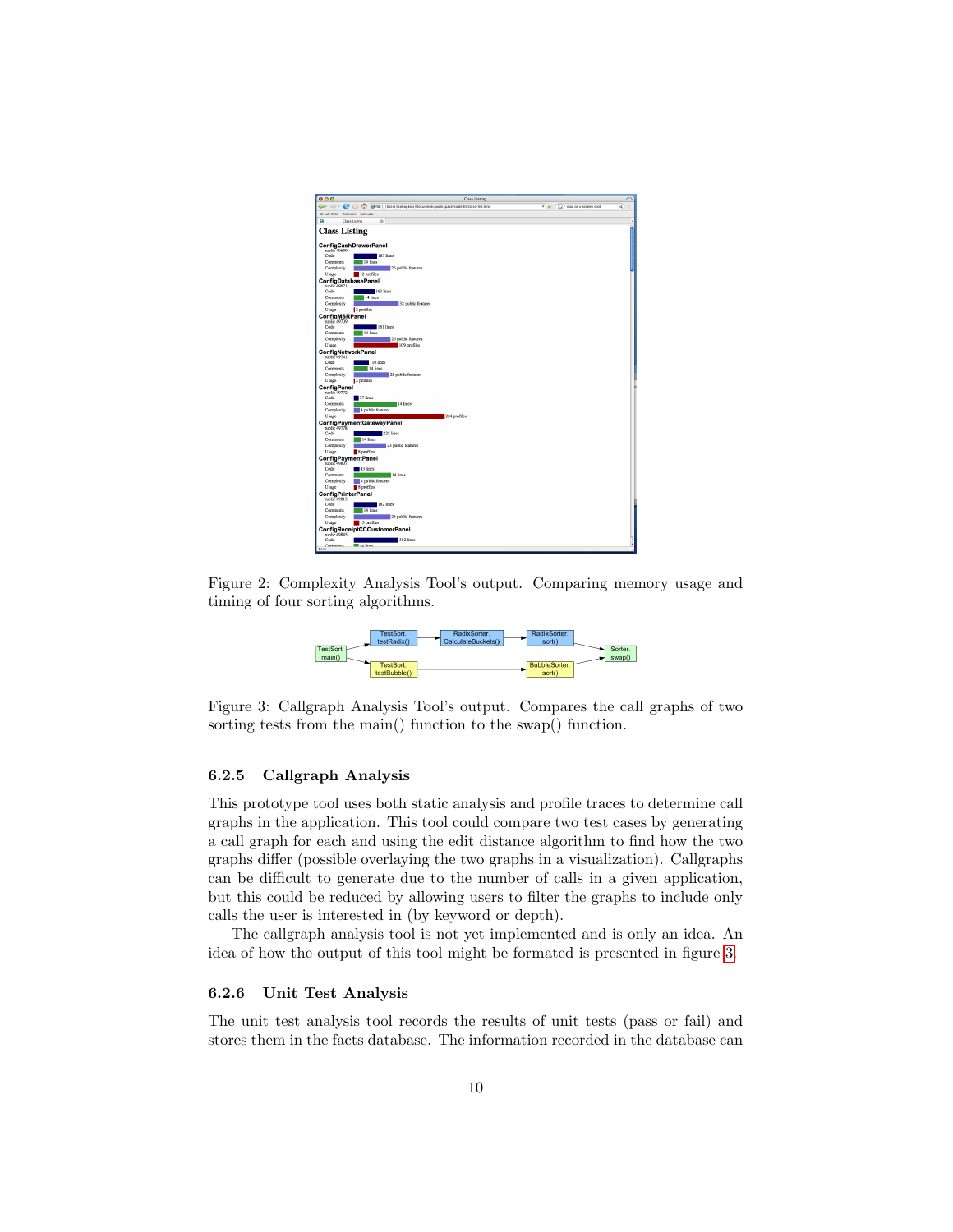

<span id="page-11-0"></span>Figure 4: Unit Test Analysis Tool's output. Comparing memory usage and timing of four sorting algorithms.

provide developers with a number of interesting perspectives on the state of the application. First, a developer can get an overview of how many tests passed and how many failed. Second, developers can determine their progress by comparing the number of tests passed now with a previous version. Third, developers can look for how new tests may break old versions possibly suggesting potential patches. Fourth, the unit test analysis tool can provide detailed analysis on what code has been exercised as the result of a given unit test.

The analysis and output formatting portion of this tool are not yet implemented, but unit test information is being stored in the facts database. Figure [4](#page-11-0) shows a potential output format for this tool.

#### 6.2.7 Profile Test Analysis

Profile tests are similar to unit tests, but are marked up with special profile start, count, and stop instructions. The start and stop instructions record a profile of both CPU time and memory usage for the test. The count instruction is used to count individual operations (e.g. swap operations in a sort implementation). This information is collected while the tests are running and added to the facts database. The results are then exported to XML for easy manipulation and visualization. The information collected by the profile tests can help developers consider a number of different aspects of the application's performance: first, an overview of memory and CPU usage over the entire suite can help pinpoint problem areas; second, regressions in performance can be spotted easily by comparing results from two different versions; third, developers can easily see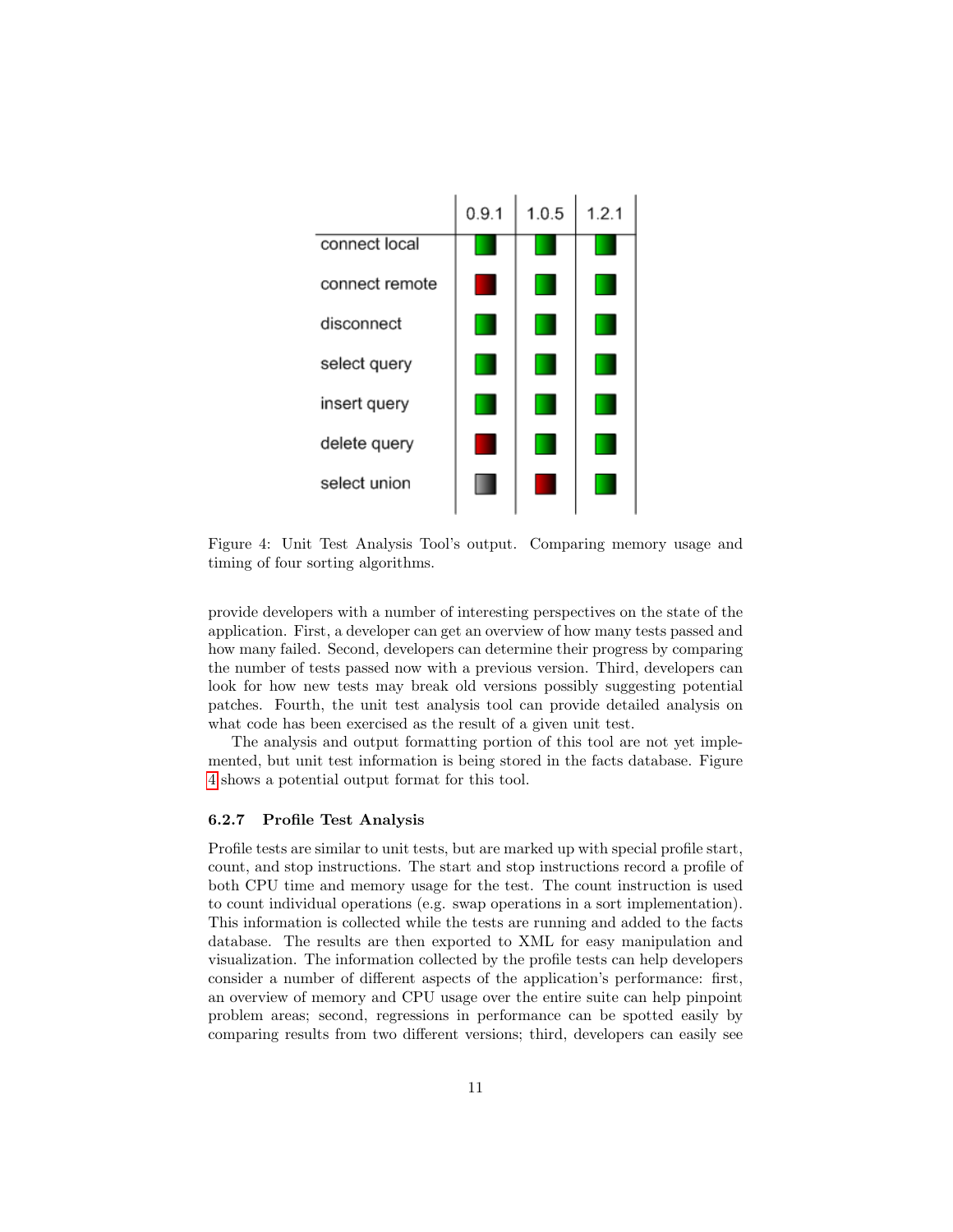

<span id="page-12-1"></span>Figure 5: Profile Analysis Tool's output. Comparing sorting algorithm execution time against included baseline algorithms.

how the application reacts to different situations; and fourth, the application can be compared to known baselines, like an  $O(n)$  algorithm or a competitor's solution, for both space, operation counting (difficult with competitor solutions, but may be possible with byte-code instrumentation), and time usage.

The profile instrumentation tools work and visualization is done with graphs in a Microsoft Excel spreadsheet. This could easily be ported to gnuPlot to be better in line with the goal of using small components in the tool chain. The profile instrumentation also includes algorithmic baselines (e.g. Waste  $O(n)$ ) space, Waste  $O(n \log_d m)$  time) for comparison. Figure [5](#page-12-1) illustrates comparing baselines to sorting algorithms.

#### 6.2.8 Output Formats

The implemented prototype tools use XML and DHTML as output formats. I have also done some investigation into an interactive AJAX profiler that would allow the user to view live application performance as they used an application from within a web browser. This is not fully implemented, but seems both a promising tool and format for visualizing source code facts.

## <span id="page-12-0"></span>7 Evaluation

#### 7.1 Proof of concept

The first portion of evaluating the ideas in this paper is to prove that I can build tools to extract, store, and visualize the types of information developers might be interested in that are not well implemented in existing tools. To do this I have implemented a complexity analysis prototype, part of the unit test prototype, and the profile analysis prototype tools. Evaluating these tools required an application with some complexity and known performance characteristics (for comparing the results with).

Sorting is an important problem in computer science which has a number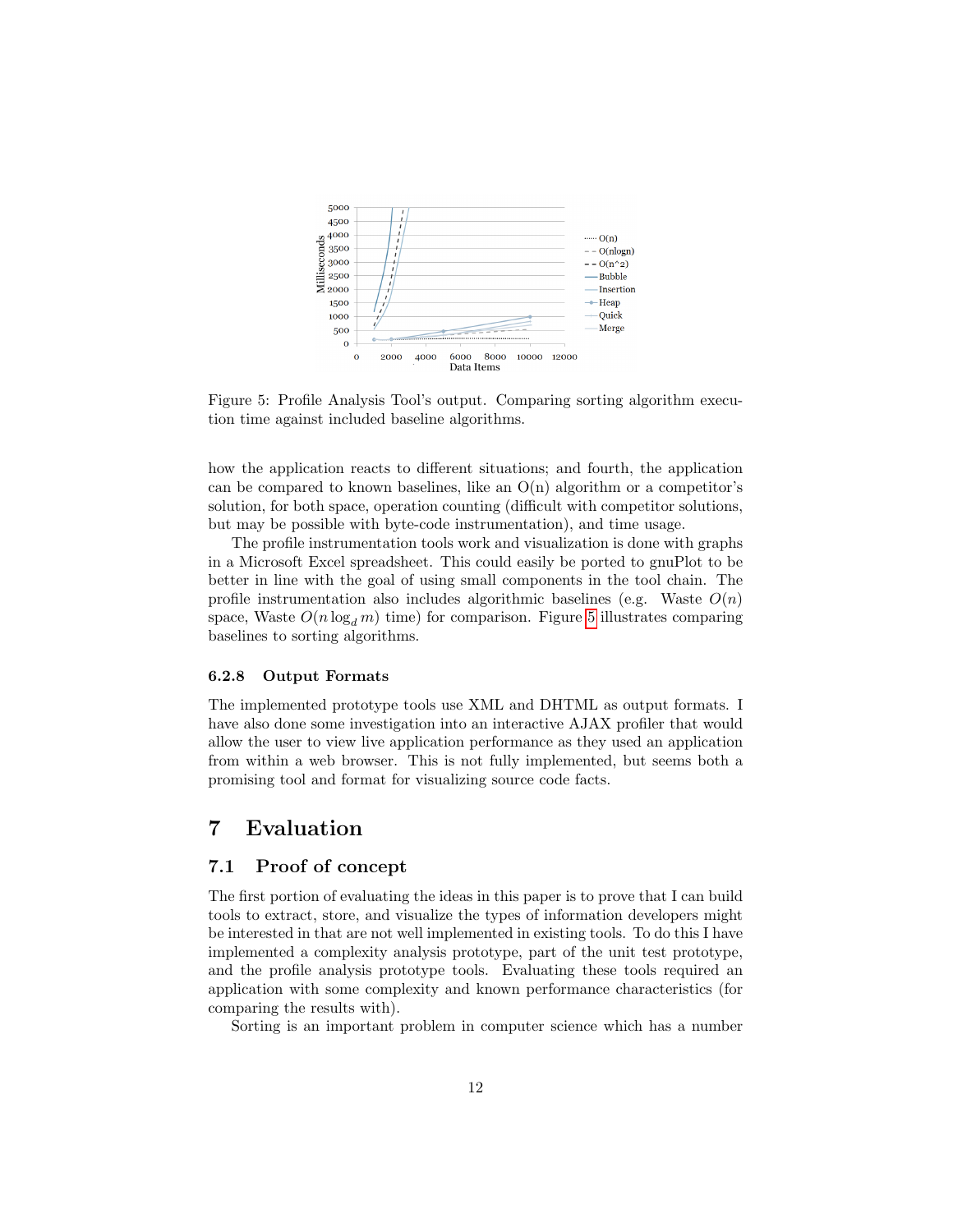

<span id="page-13-0"></span>Figure 6: Profile Analysis Tool's output. Comparing memory usage and timing of four sorting algorithms.

of different solutions each with well documented time and space analyses. Although sorting is a simple problem, some algorithms are sufficiently complicated and exhibit well defined performance differences. For testing I implemented seven sorting algorithms listed below with their analyses below where  $n$  is the number of elements to sort:

- 1. **Bubble** sort.  $O(n^2)$  time,  $O(1)$  extra space. Usually slower than selection and insertion sort.
- 2. Selection sort.  $O(n^2)$  time,  $O(1)$  extra space.
- 3. Insertion sort.  $O(n^2)$  time,  $O(1)$  extra space.
- 4. Quick sort.  $O(n^2)$  time,  $O(1)$  extra space. On average takes  $O(n \log_2 n)$ .
- 5. Heap sort.  $O(n \log_2 n)$  time,  $O(1)$  extra space.
- 6. Merge sort.  $O(n \log_2 n)$  time,  $O(n)$  extra space.
- 7. Radix sort.  $O(n \log_d m)$  time,  $O(n)$  extra space, where d is the integer base  $(2 \text{ or } 10)$  and m is the maximum integer in the collection. Radix sort only works for types that can be decomposed by digit (integers only in this implementation).

The results of the profile test are presented in Figure [6.](#page-13-0) This figure shows that Merge and Radix sort use additional memory compared to quick sort and heap sort, radix sort is slightly faster than the others, and quick sort executes in about  $O(n \log_2 n)$  time. The difference in memory usage between quick sort and merge does not appear as exactly the data size, which is possibly due to the extra stack frames created by recursion in quick sort. All of these observations match the known algorithm analyses.

There are some problems with the profile analysis prototype. First, memory usage is only estimated by making queries to the Java runtime (java.lang.Runtime) and the numbers reported are not exact. This is because of over allocation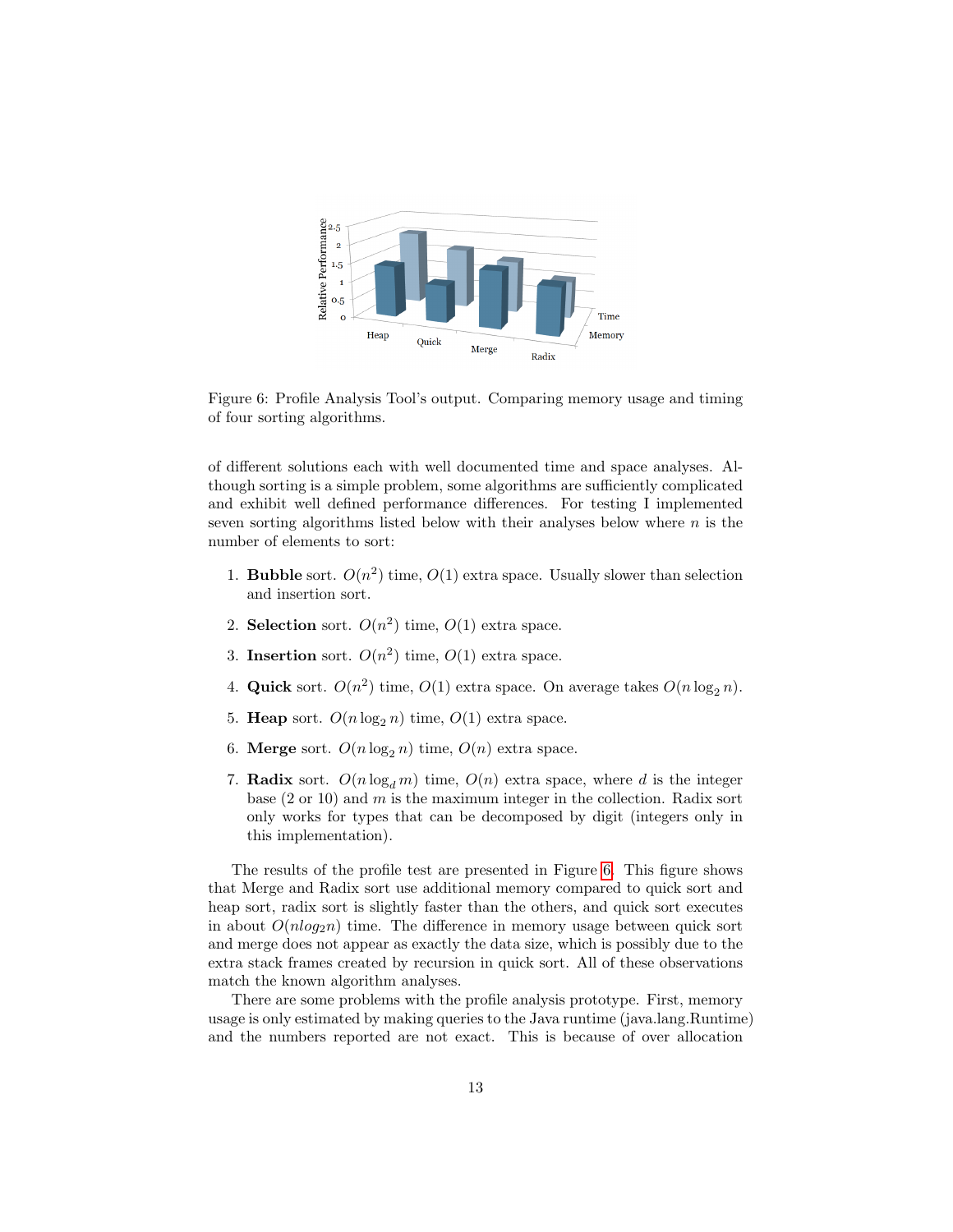and delayed collection by the garbage collector, but is limited by invoking the garbage collector each time a profile is collected. Second, no optimizations were implemented even though there are well known cases in which performance can be drastically increased. One easy optimization for quick sort is to use another algorithm on short lists since quick sort is inefficient on small lists. Like any application profiler, the profile analysis prototype introduces a small performance overhead by periodically polling the Java runtime and invoking the garbage collector.

I also implemented a complexity visualization tool and tested this on an open-source point of sale (POS) application called synPOS [\[7\]](#page-16-8). This tested both the TXL source parser, the facts database, and the complexity visualization tool. The resulting visualization is shown in Figure [2.](#page-10-0)

#### 7.2 Relation to Model

Finally, the prototype tools and the information they expose must be validated in terms of the documentation type model introduced in section [2.](#page-2-0)

The profile and unit test prototype tools allow us to generate documentation that not only focuses on how the application was constructed, but also its behavior at runtime. The profile and unit test analysis tools can can abstract test results to a few numbers or zoom in on timing and memory usage details of a single test. The facts database allows us to compare a development build against a stable release on the fly or generate a comparison of feature tests from one version to another (a long-term artifact that could be used to encourage customer upgrades). The profile test suite could be used anywhere from the design phase (to prototype an idea to see basic performance implications) up to the maintenance phase (run and report on regression tests on a potential patch. The profile tool could be used by both internal developers to improve performance and by 3rd party developers to understand the performance of API calls.

Profile tests are easy to create from unit tests (in this case, only two lines were added to the unit tests), introduce only a minor performance overhead in testing only, and provide an accurate account of the application's memory usage and processing time.

## 8 Conclusion

In this paper, I have introduced a useful model to describe different types of documentation that I used to classify existing tools. This analysis helped me explore a set of prototype tools to produce types of documentation not generated by existing tools. I implemented two of these prototype tools and showed that the profile analysis tool is effective at identifying both processing time and memory usage trends. Finally, I have presented the start of my work on other promising prototype tools for automatically generating documentation.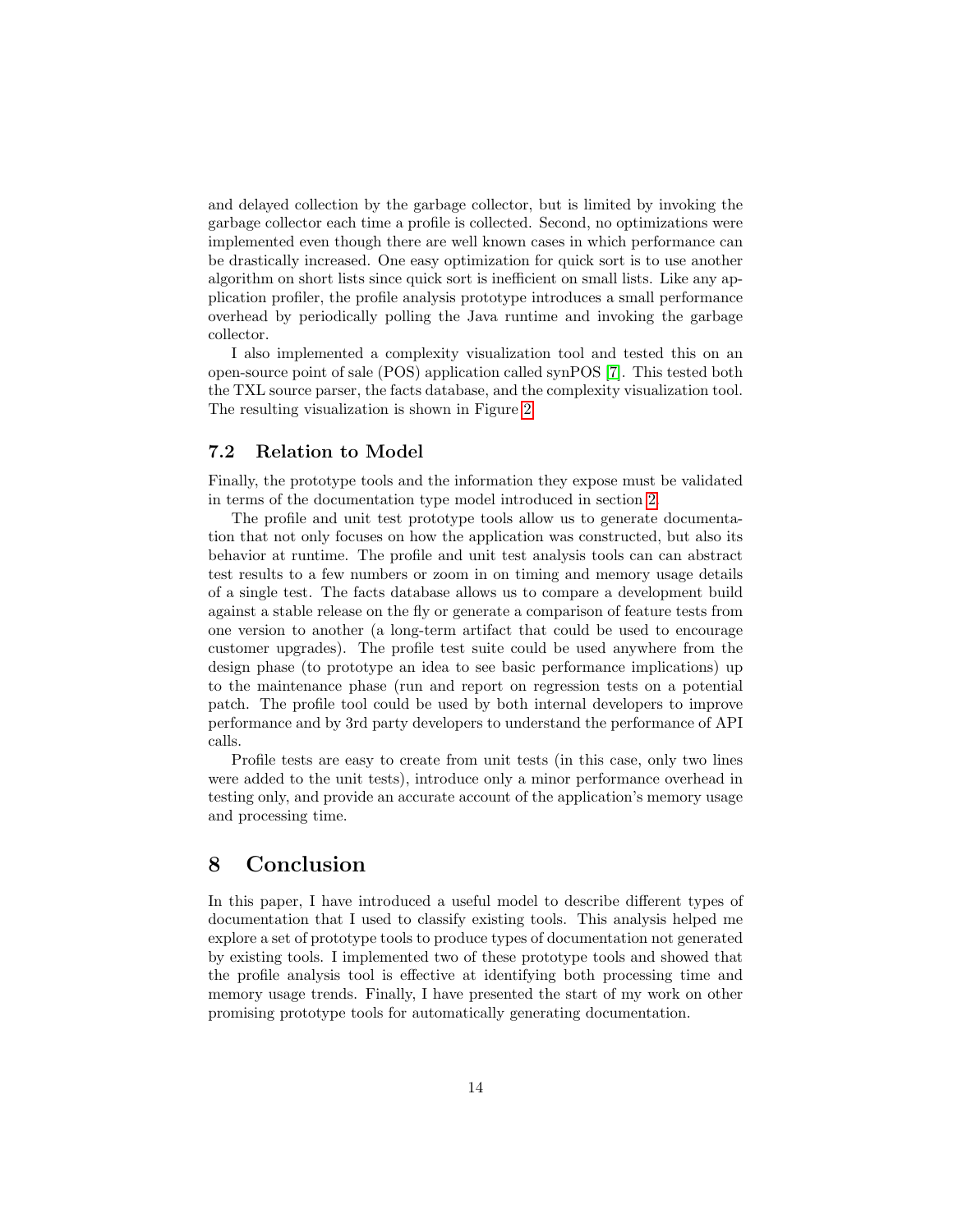## 9 Further work

I have plans to extend this work by implementing more of the tools described in this paper. Once I have a set of working tools I would like to perform a study of developers using these tools to find out if they do satisfy the dimensions of the model that I predict they will, if they are useful to developers, and how they might be improved to provide even better documentation.

Beyond further evaluation of this work, it would be interesting to see how this work could be combined with management techniques to encourage good documentation habits within a software project?

Another interesting area not covered by this work, is that of consequences inherent in linking documentation to source code and test cases via automated generation. This may have positive benefits including more up-to-date documentation, but it may reduce the amount of documentation available early in the project since documentation can be generated quickly later. The documentation may be determined by the implementation when it may be preferable to have the inverse.

## References

- <span id="page-15-0"></span>[1] Lionel C. Briand. Software documentation: How much is enough? In CSMR '03: Proceedings of the Seventh European Conference on Software Maintenance and Reengineering, page 13, Washington, DC, USA, 2003. IEEE Computer Society.
- <span id="page-15-3"></span>[2] Michael L. Collard, Jonathan I. Maletic, and Andrian Marcus. Supporting document and data views of source code. In DocEng '02: Proceedings of the 2002 ACM symposium on Document engineering, pages 34–41, New York, NY, USA, 2002. ACM Press.
- <span id="page-15-4"></span>[3] Davor Cubranic and Gail C. Murphy. Hipikat: recommending pertinent software development artifacts. In ICSE '03: Proceedings of the 25th International Conference on Software Engineering, pages 408–418, Washington, DC, USA, 2003. IEEE Computer Society.
- <span id="page-15-1"></span>[4] Andrew Forward and Timothy C. Lethbridge. The relevance of software documentation, tools and technologies: a survey. In DocEng '02: Proceedings of the 2002 ACM symposium on Document engineering, pages 26–33, New York, NY, USA, 2002. ACM Press.
- <span id="page-15-5"></span>[5] Douglas Kirk, Marc Roper, and Murray Wood. Identifying and addressing problems in framework reuse. In IWPC '05: Proceedings of the 13th International Workshop on Program Comprehension, pages 77–86, Washington, DC, USA, 2005. IEEE Computer Society.
- <span id="page-15-2"></span>[6] Douglas Kramer. Api documentation from source code comments: a case study of javadoc. In SIGDOC '99: Proceedings of the 17th annual interna-